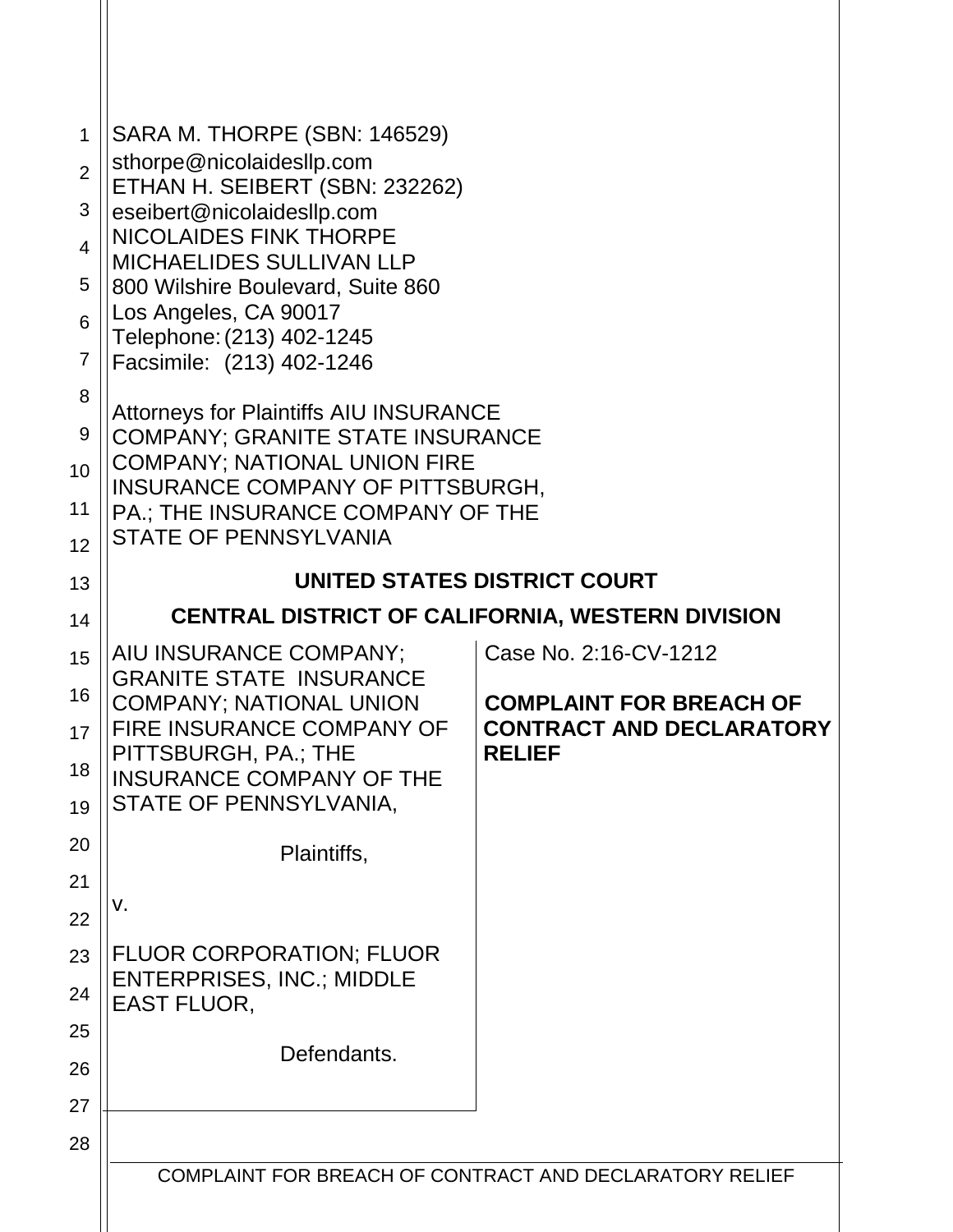Comes now, AIU Insurance Company, which upon information and belief is the successor to the rights and obligations under certain insurance policies issued by Commercial Insurance Company of Newark, N.J.; Granite State Insurance Company; National Union Fire Insurance Company of Pittsburgh, Pa.; and The Insurance Company of the State of Pennsylvania (collectively, the "Insurers") and state their claims against Fluor Corporation; Flour Enterprises, Inc.; and Middle East Fluor (collectively, "Fluor") as follows:

#### **NATURE OF ACTION**

1. This coverage action arises out of an asbestos lawsuit against Fluor and numerous other companies, arising from the claimant's alleged exposure to asbestos while working in Iran from 1951 to 1979. The Insurers fully defended Fluor against that lawsuit under their primary policies. These policies were issued to Fluor to cover only its international risks. During the course of the lawsuit and through trial, the Insurers repeatedly authorized settlement authority and communicated their willingness to participate in settlement negotiations to resolve the underlying claimant's case against Fluor.

19 20 21 22 23 24 25 26 27 2. Given the reports received during trial, Fluor and the Insurers were surprised when the jury issued its verdict finding Fluor liable for a 40% share of over \$5 million in economic and non-economic damages. The Insurers expressed their willingness and desire to appeal this verdict if a reasonable settlement could not be reached. However, prior to the jury announcing its final verdict on punitive damages and without the consent of its Insurers, Fluor unilaterally settled with the claimant. Fluor agreed to and entered into the settlement and obligated itself to pay sums of money without the agreement or approval of the Insurers.

28 / / /

1

2

3

4

5

6

7

8

9

10

11

12

13

14

15

16

17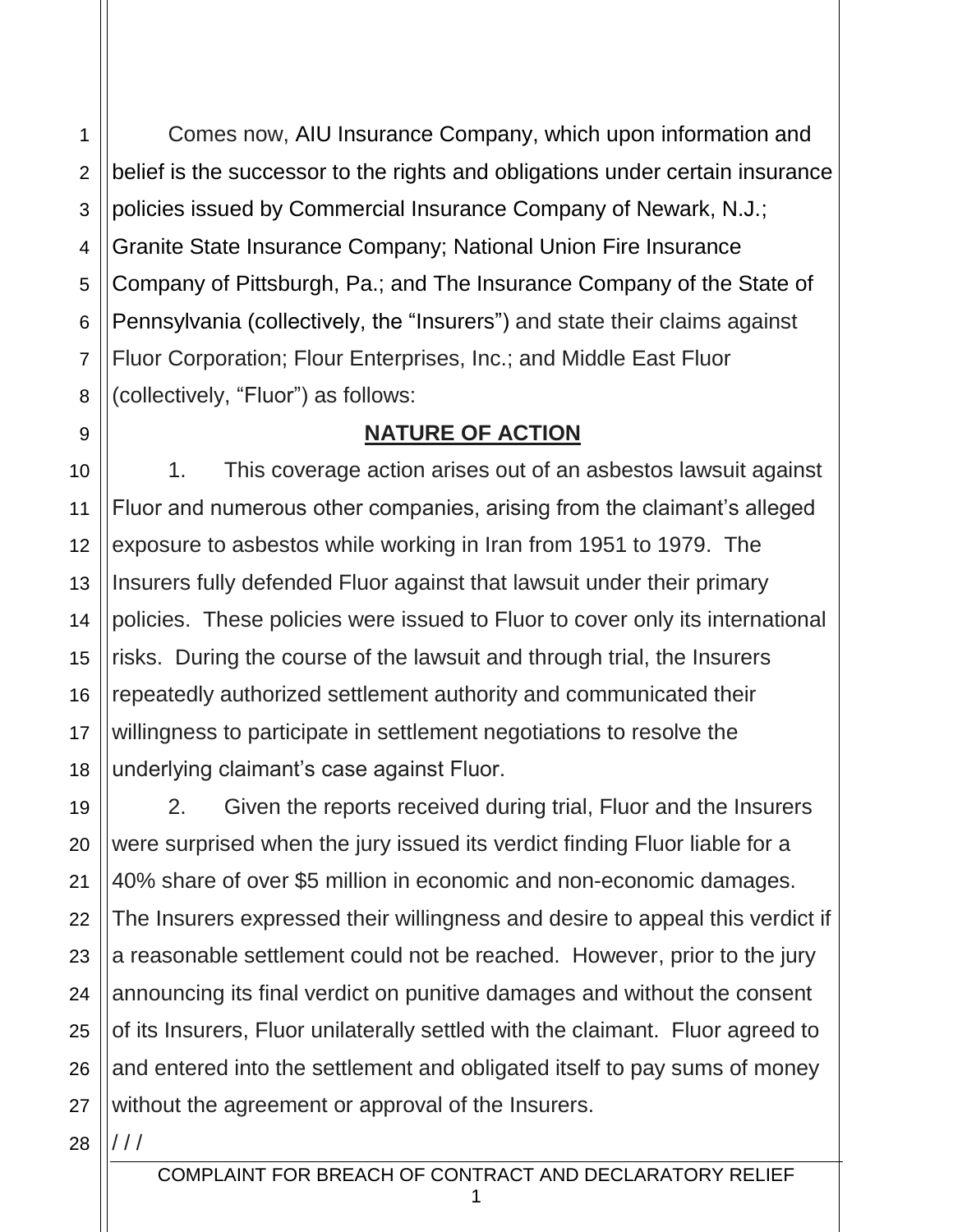1

2

3

4

3. The Insurers seek a determination that there is no coverage for any portion of the settlement because, by settling without the Insurers' consent or agreement, Fluor breached the Insurers' rights to control the defense and settlement. In the alternative, the Insurers seek an equitable determination by this Court of the amounts of the settlement attributable to non-economic damages, economic damages, punitive damages, and wrongful death, taking into consideration that by settling Fluor took away the ability to get the benefit of Iranian law and to contest other errors that occurred at trial. The Insurers also seek an allocation of the settlement between covered and non-covered damages under the policies, including that the policies do not cover the portion of the settlement paid to resolve punitive damages.

### **PARTIES**

4. Plaintiff AIU Insurance Company is a New York corporation with its principal place of business in New York, New York.

5. Plaintiff Granite State Insurance Company is an Illinois corporation with its principal place of business in New York, New York.

6. Plaintiff National Union Fire Insurance Company of Pittsburgh, Pa. is a Pennsylvania corporation with its principal place of business in New York, New York.

7. Plaintiff The Insurance Company of the State of Pennsylvania is a Pennsylvania corporation with its principal place of business in New York, New York.

8. Upon information and belief, Defendant Fluor Corporation is a Delaware corporation with its principal place of business in Irving, Texas.

9. Upon information and belief, Defendant Flour Enterprises, Inc. is a California corporation with its principal place of business in Irving, Texas.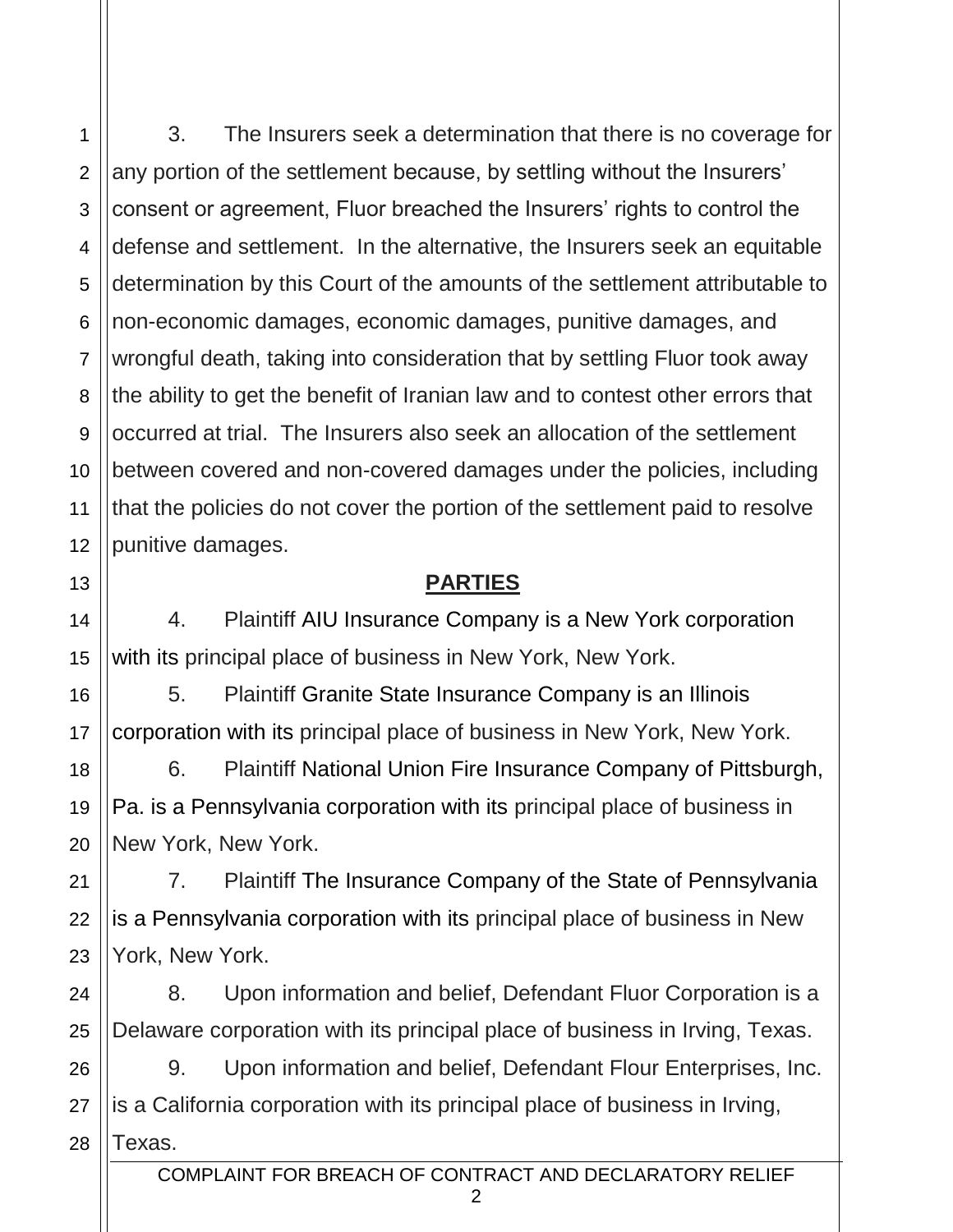10. Upon information and belief, Defendant Middle East Fluor is a California corporation with its principal place of business in Irving, Texas.

## **JURISDICTION AND VENUE**

4 5 6 7 11. This Court has diversity jurisdiction under 28 U.S.C. § 1332 because none of the plaintiff Insurers is incorporated or has its principal place of business in the same state as Fluor, and the amount in controversy exceeds \$75,000, exclusive of interest and costs.

12. Venue is proper in the Western Division under 28 U.S.C. § 1391 because a substantial part of the events or omissions giving rise to the Insurers' claims occurred here. The lawsuit was filed and tried in Los Angeles. The jury issued its verdict and damage awards against Fluor in Los Angeles. Upon information and belief, Fluor entered into its settlement with the claimant in Los Angeles. Further, venue is proper in the Western Division pursuant to General Order No. 14-03, as no plaintiffs or defendants reside in the Southern Division or Eastern Division.

# **THE POLICIES**

13. Each of the Insurers issued primary general liability policies to Fluor, or upon information and belief is the successor to the rights and obligations under primary general liability policies issued to Fluor, effective during certain periods between April 1, 1964 and June 1, 1986.

22 23 24 25 14. The Insurers defended Fluor under one or more of the primary general liability policies, which had been issued to Fluor to cover its international risks. The primary policies afford the Insurers the right to control the defense of lawsuits against Fluor and the right to participate in and control settlements of lawsuits the Insurers are defending.

26 27 15. The primary policies impose a duty on Fluor to cooperate with the Insurers in the defense and settlement of lawsuits.

28 / / /

1

2

3

8

9

10

11

12

13

14

15

16

17

18

19

20

21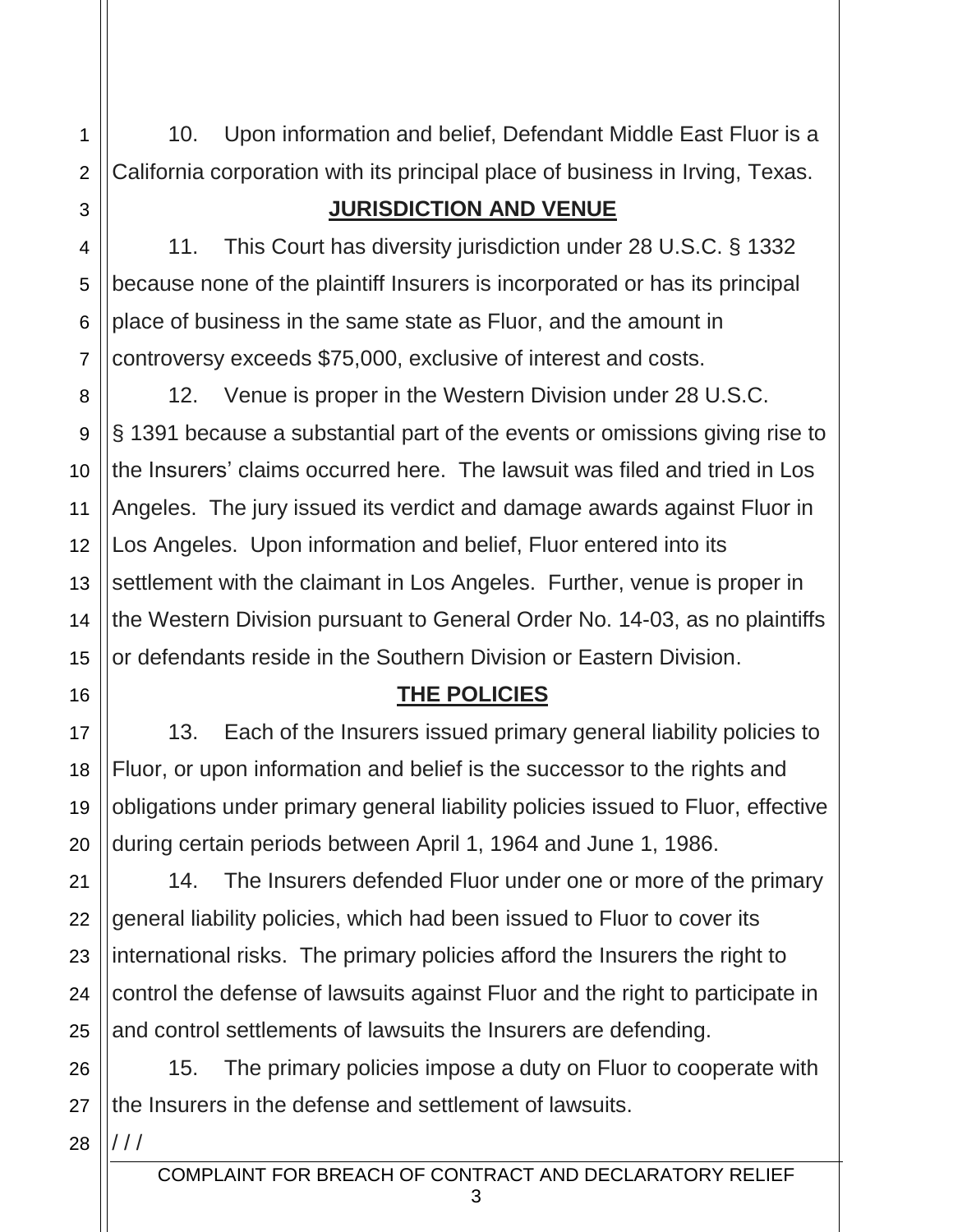16. The primary policies provide that Fluor shall not, except at its own cost, voluntarily make any payment, assume any obligation, or incur any expense.

17. The primary policies provide that no action by Fluor shall lie against the Insurers unless, as a condition precedent, Fluor has complied with all policy terms, and the amount of Fluor's obligation to pay shall have been finally determined either by judgment against Fluor after actual trial or by written agreement among Fluor, the claimant, and the insurer.

18. The Insurers and other insurers also issued excess and/or umbrella polices to Fluor. There were always adequate limits to pay the covered part of any judgment against Fluor.

#### **FACTS**

19. On or about May 7, 2015, Fared Malek and Mary Malek filed the lawsuit titled *Malek, et al. v. Blackmer Pump Company, et al*., Case No. BC589695, in the Superior Court for the State of California for the County of Los Angeles (the "Lawsuit"). The Lawsuit contained seven causes of action arising out of Fared Malek's alleged exposure to asbestos in Iran between 1951 and 1979, with four of those causes of action asserted against Fluor: (1) Negligence; (2) Strict liability; (3) Premises owner/contractor liability; and (4) Loss of consortium.

20. On or about May 20, 2015, Fluor tendered the Lawsuit to one or more of the Insurers and the Insurers agreed to defend Fluor against the Lawsuit.

24

1

2

3

4

5

6

7

8

9

10

11

12

13

14

15

16

17

18

19

20

21

22

23

21. Fluor was fully defended against the Lawsuit through trial.

25 26 27 22. Before and during trial, the Insurers in conjunction with Fluor evaluated the risks and the Insurers extended settlement authority to settle the Lawsuit.

28 / / /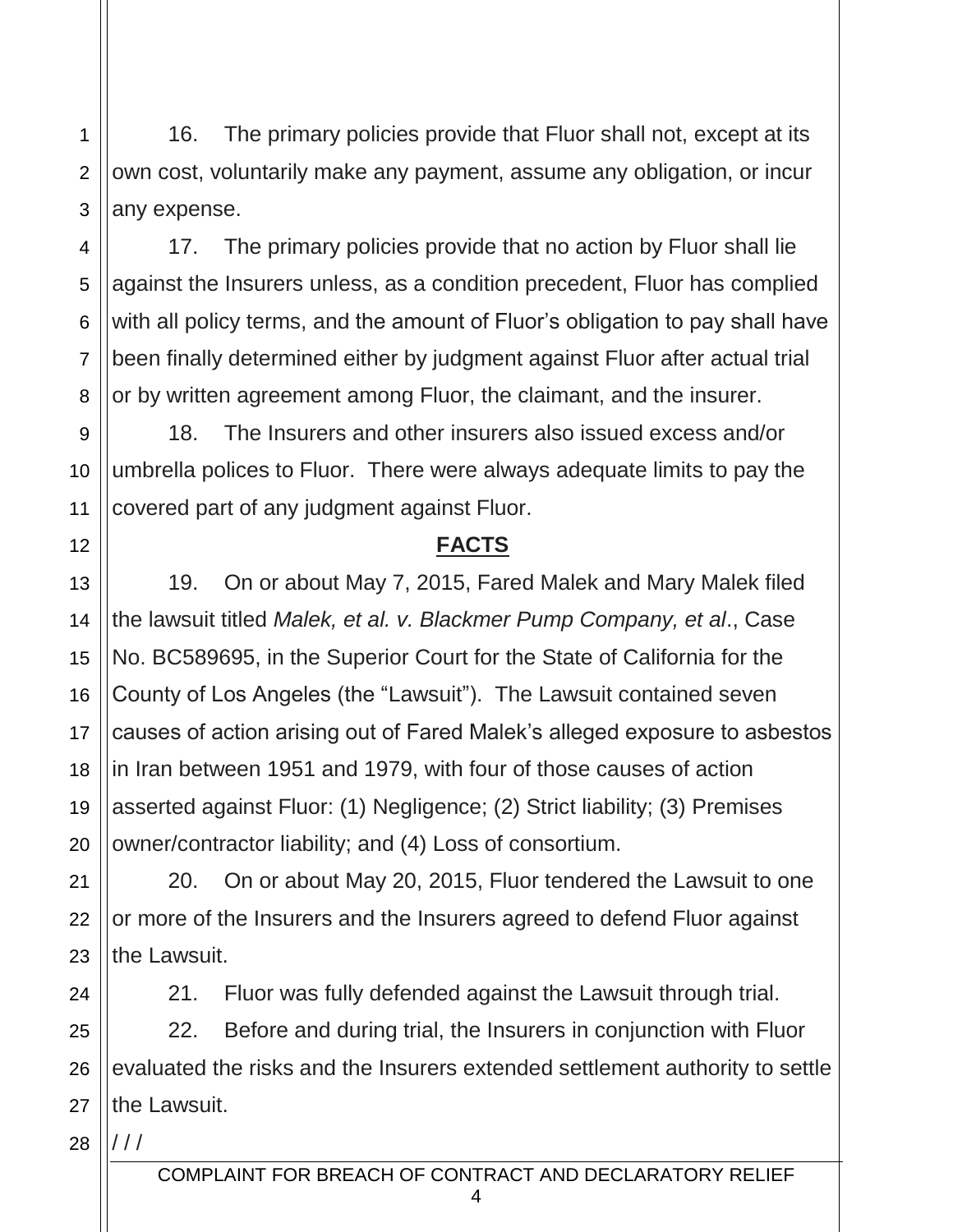2 3 23. Throughout trial of the Lawsuit, counsel defending Fluor and Fluor's national coordinating counsel advised the Insurers and Fluor about the trial.

4 5 6 7 24. Fluor moved pretrial for the application of Iranian law to the claimant's claims, arguing that, under Iranian law, the claimant's noneconomic damages are capped at approximately \$48,000 and no punitive damages award is permitted.

8 9 10 11 25. Fluor moved to preclude the claimant's medical causation expert from relying on certain evidence and subsequently moved for nonsuit, as the causation testimony and evidence was unreliable and unscientific.

26. On or about February 11, 2016, the jury returned a verdict with an allocation to Fluor that exceeded expectations. The jury awarded \$4.95 million in non-economic damages plus \$254,048 economic damages, with a 40% share of fault allocated to Fluor.

27. While the verdict entered was within the coverage provided by the policies, Fluor had good arguments to raise on appeal, including that: (1) Iranian law should apply, such that non-economic damages would be capped at approximately \$48,000 and punitive damages would not be permitted, (2) the 40% allocation of fault to Fluor was grossly disproportionate to Fluor's actual fault for the claimant's injuries, and (3) the jury's verdict was based on "junk science," an expert's testimony that should have been excluded, and insufficient evidence of causation.

28. The defending Insurers believe Fluor would greatly benefit in other similar cases involving alleged asbestos exposure in Iran if an appellate court were to rule that Iranian law should be applied where the claimant's exposures to asbestos were in Iran.

COMPLAINT FOR BREACH OF CONTRACT AND DECLARATORY RELIEF 29. The Insurers were willing and prepared to pay for the appeal.

5

1

12

13

14

15

16

17

18

19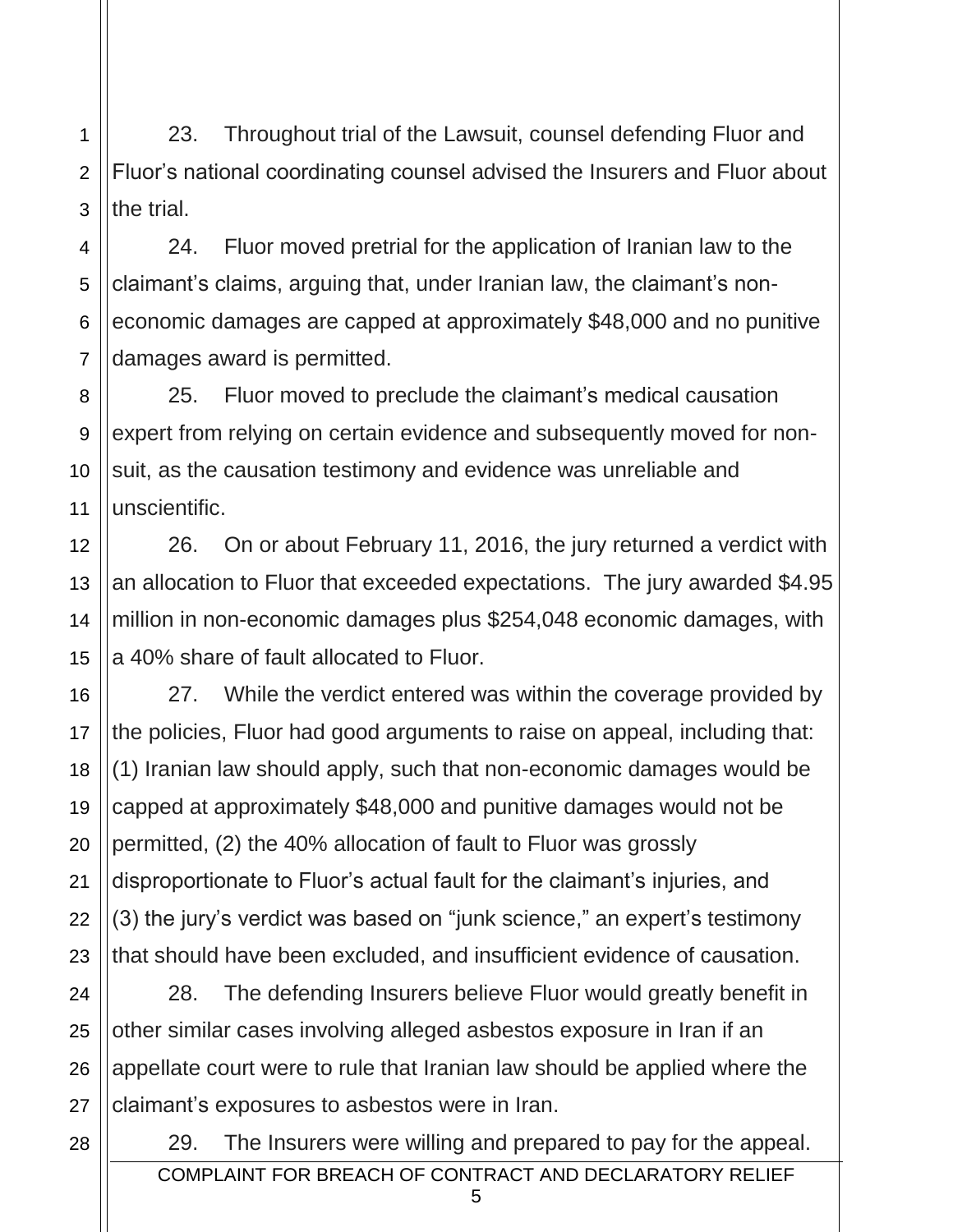30. On February 15, 2016, after the verdict and before the next phase of trial, Fluor demanded that the Insurers commit to engage in settlement negotiations initiated by the claimant's counsel, and to resolve the Lawsuit before any punitive damages were awarded by the jury. The Insurers indicated they would do so.

13 31. During the afternoon of February 16, 2016, Fluor informed the Insurers that the claimant had indicated a willingness to settle for a specific amount. Even though the verdict against Flour for \$2.1 million was well within the limits of the Insurers' policies, Fluor demanded the Insurers extend "full policy limits" to fund the proposed settlement (including a compromise of the punitive damages), and represented that the offer would not extend beyond the forthcoming jury verdict on punitive damages that same afternoon.

32. Late in the evening of February 16, 2016, Fluor advised the Insurers that the claimant purportedly had agreed to keep the settlement demand open until the next morning, with Fluor demanding that the Insurers confirm their agreement to extend their policy limits on behalf of Fluor no later than 10:30 am EST the following morning.

33. Early the morning of February 17, 2016, the Insurers inquired about the proposed terms in the claimant's demand, and Fluor described the claims that could be included in the settlement.

22 34. However, the Insurers are informed and believe that, on February 16, 2016, unbeknownst to them and without their knowledge and consent, Fluor had already settled all claims against Fluor, including the claimant's claim for punitive damages and any future wrongful death action against Fluor.

28 35. The Insurers are further informed and believe that at the time Fluor was representing to them that the claimant's demand still remained

1

2

3

4

5

6

7

8

9

10

11

12

14

15

16

17

18

19

20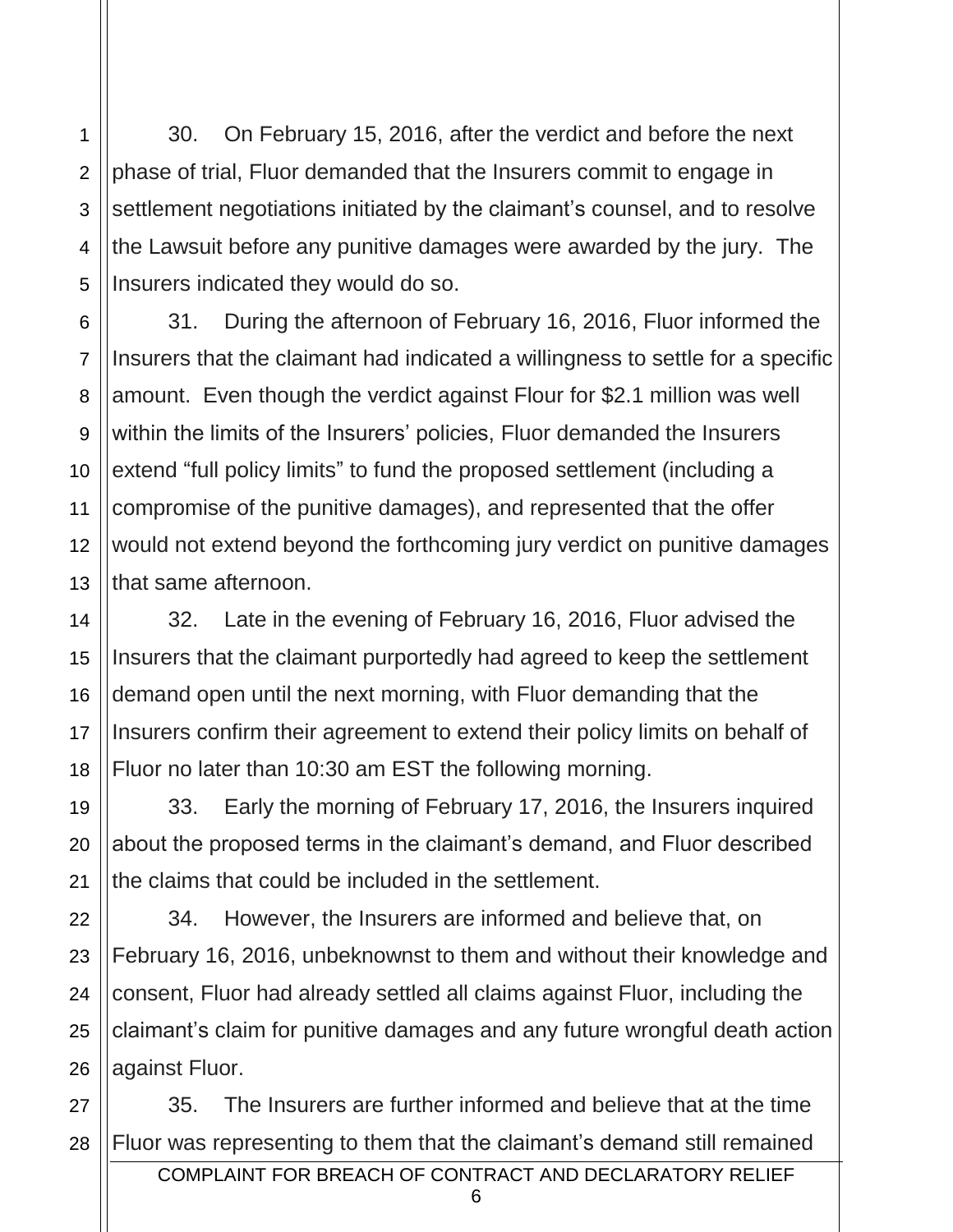1 2 3 open and was pressuring the Insurers to commit their full policy limits before the demand closed, Fluor had already unilaterally agreed to its settlement with the Claimant.

4 5 6 7 8 36. The day after settling, on February 17, 2016, Fluor informed the Insurers that Fluor had unbeknownst to the Insurers taken control of the settlement negotiations and settled all of the claimant's claims against Fluor without the Insurers' knowledge. Fluor demanded that the Insurers fund the settlement up to the limits of the Insurers' policies.

37. The Insurers did not authorize, agree, or consent to Fluor's settlement with the claimant.

38. Upon information and belief, a significant portion of Fluor's settlement with the claimant is attributable to avoiding Fluor's exposure for punitive damages. The settlement also includes payment of amounts Fluor would not have been required to pay if an appellate ruling could have been obtained regarding the application of Iranian law, or successfully contesting other errors that occurred at trial.

### **FIRST CLAIM FOR RELIEF**

### **Breach of Right to Control Defense and Settlement**

39. The Insurers re-allege and incorporate by reference the allegations in paragraphs 1 through 38 as though set forth fully here.

40. Fluor entered into a number of insurance contracts with the Insurers.

41. The primary general liability policies afford the Insurers defending Fluor the right to control the defense and to participate in and control settlement of the Lawsuit.

28 42. The primary general liability policies impose on Fluor a duty to cooperate with the Insurers in the defense and settlement of the Lawsuit. / / /

9

10

11

12

13

14

15

16

17

18

19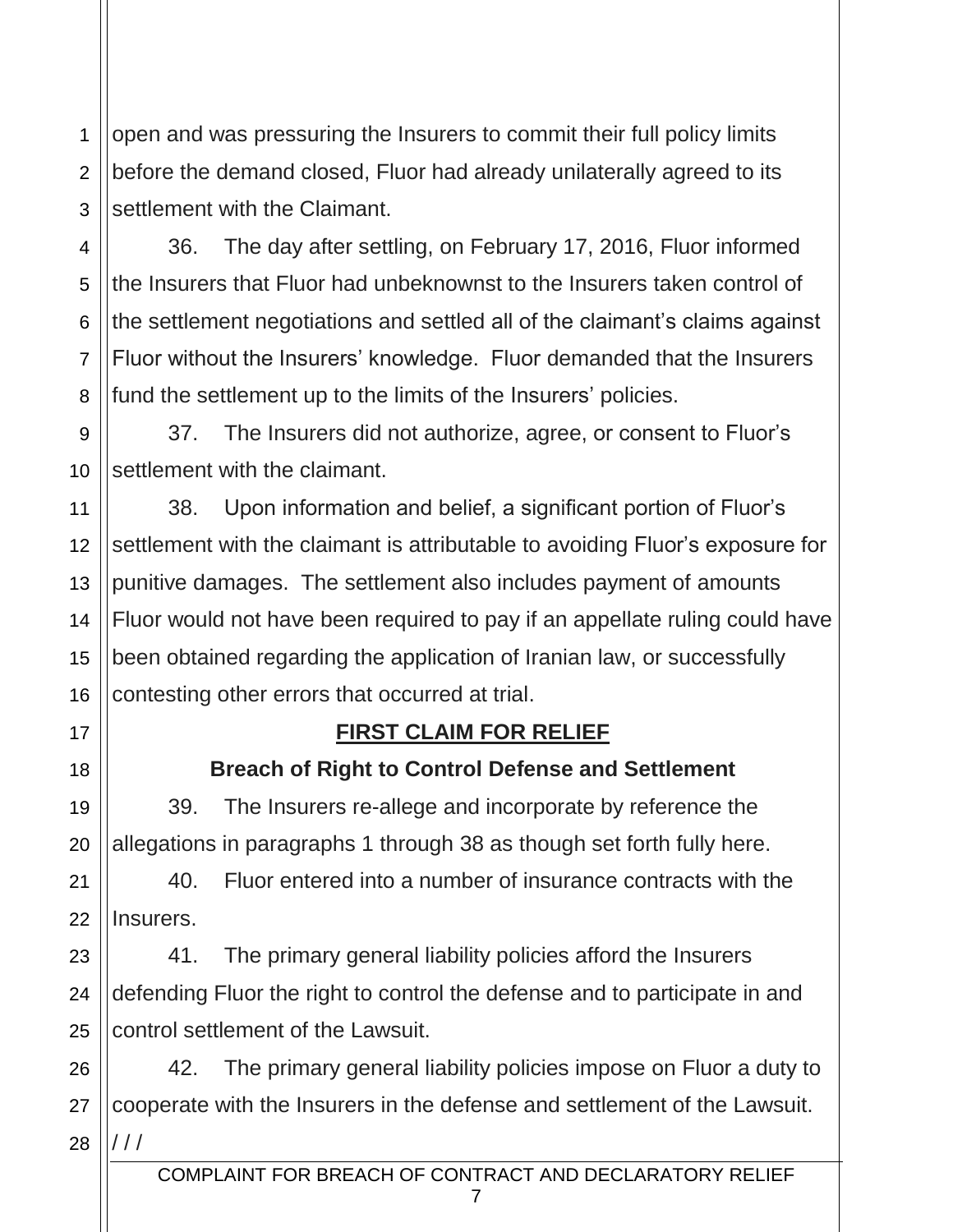43. The primary general liability policies provide that Fluor shall not, except at its own cost, voluntarily make any payment, assume any obligation, or incur any expense.

1

2

3

5

6

7

8

9

10

11

12

13

14

15

16

17

18

19

21

23

24

25

4 44. In addition, in each insurance contract, there is an implied covenant of good faith and fair dealing that requires both parties to the contract to act in good faith and to deal fairly with each other.

45. The Insurers agreed to defend Fluor against the Lawsuit and Fluor was fully defended against the Lawsuit by one or more of the Insurers, including through trial.

46. The verdict was excessive and erroneous as to Fluor but was not in excess of the Insurers' policy limits.

47. Fluor unilaterally entered into a settlement with the claimant of the Lawsuit without the Insurers' knowledge and approval, and in doing so cut off the Insurers' right to appeal the jury's verdict.

48. By entering into the settlement with the claimant without the Insurers' consent, Fluor violated the Insurers' right to control the defense and settlement of the Lawsuit and breached Fluor's express and implied contractual obligations under the policies, and harmed the Insurers' (and Fluor's) interests.

20 22 49. As a result of Fluor's actions, the Insurers request that this Court determine that Fluor is not entitled to any coverage for the settlement into which Fluor entered.

WHEREFORE, the Insurers pray for judgment as set forth below.

# **SECOND CLAIM FOR RELIEF**

# **Declaratory Relief – Allocation and Valuation**

26 27 28 50. The Insurers re-allege and incorporate by reference the allegations in paragraphs 1 through 49 as though set forth fully here. / / /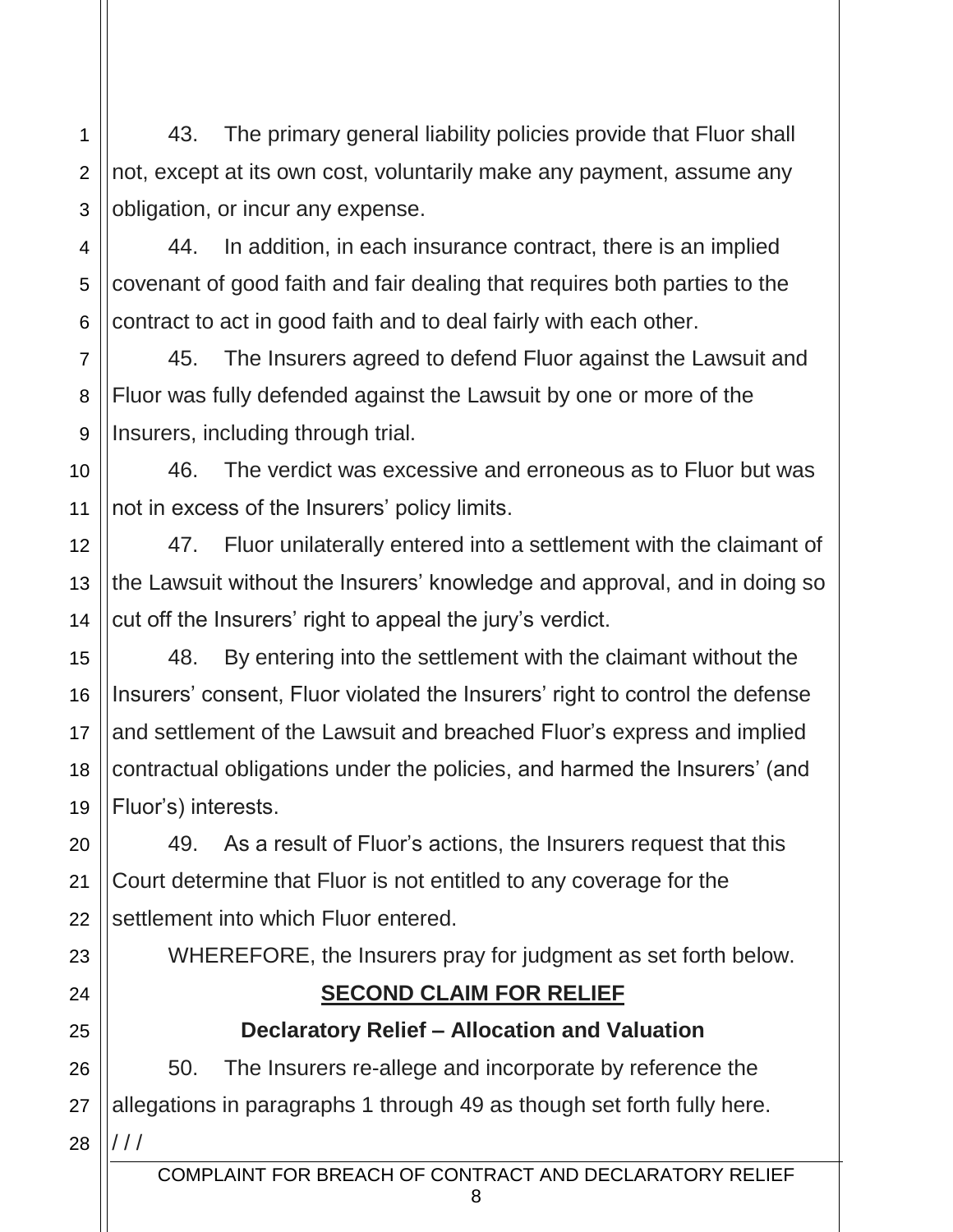51. Fluor entered into a settlement with the claimant of the Lawsuit, agreeing to settle all claims against Fluor, including claims for punitive damages and any future wrongful death action.

52. Punitive damages are not covered by the policies and are against the public policy of California to insure. *PPG Industries, Inc. v. Transamerica Ins. Co.*, 20 Cal. 4th 310, 975 P.2d 652 (1999).

7 8 9 10 11 12 13 53. The Insurers contend their policies cover only a fraction of the settlement because: (1) significant amounts were paid for and must be allocated to non-covered punitive damages; and (2) significant amounts were paid for and must be allocated to amounts for which the Insurers would not have been obligated to pay if permitted to pursue an appeal of the Lawsuit on Fluor's behalf. Upon information and belief, Fluor does not agree with the Insurers' position.

54. The Insurers seek a declaration as to the value of each component of the settlement amount, and an allocation between amounts covered and not covered under the Insurers' policies.

WHEREFORE, the Insurers pray for judgment as set forth below

# **PRAYER FOR RELIEF**

WHEREFORE, the Insurers pray for judgment as follows:

1. For a determination that the Insurers have no duty to indemnify any portion of the settlement because of Fluor's breach of the express and implied terms in the policies.

23 24 25 2. For a judicial declaration and order as to the value of each component of the settlement and an allocation as to what is and is not covered.

3. For costs of suit; and

27  $111$ 

26

1

2

3

4

5

6

14

15

16

17

18

19

20

21

22

28 / / /